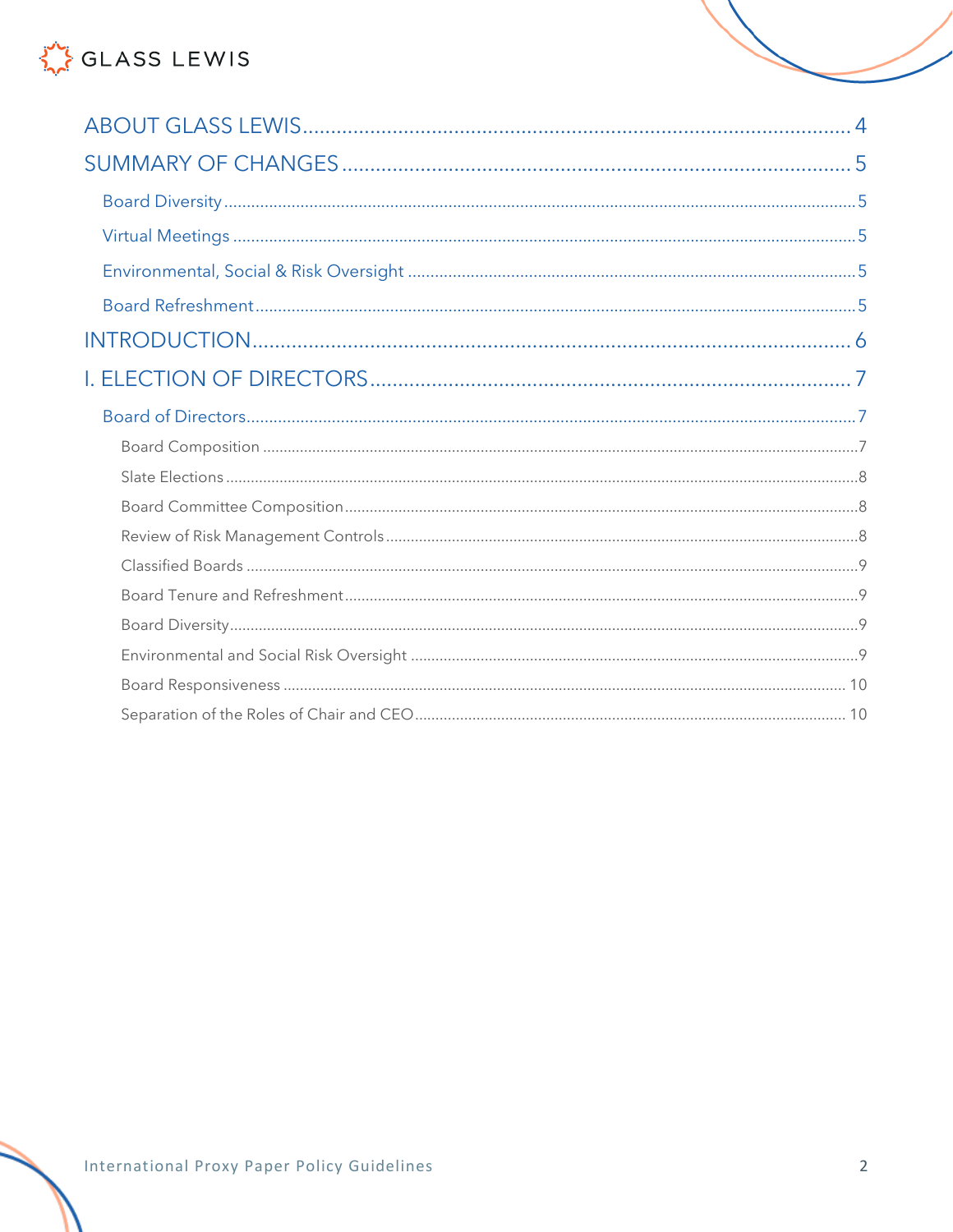| V. ENVIRONMENTAL, SOCIAL & GOVERNANCE INITIATIVES  17 |  |
|-------------------------------------------------------|--|
|                                                       |  |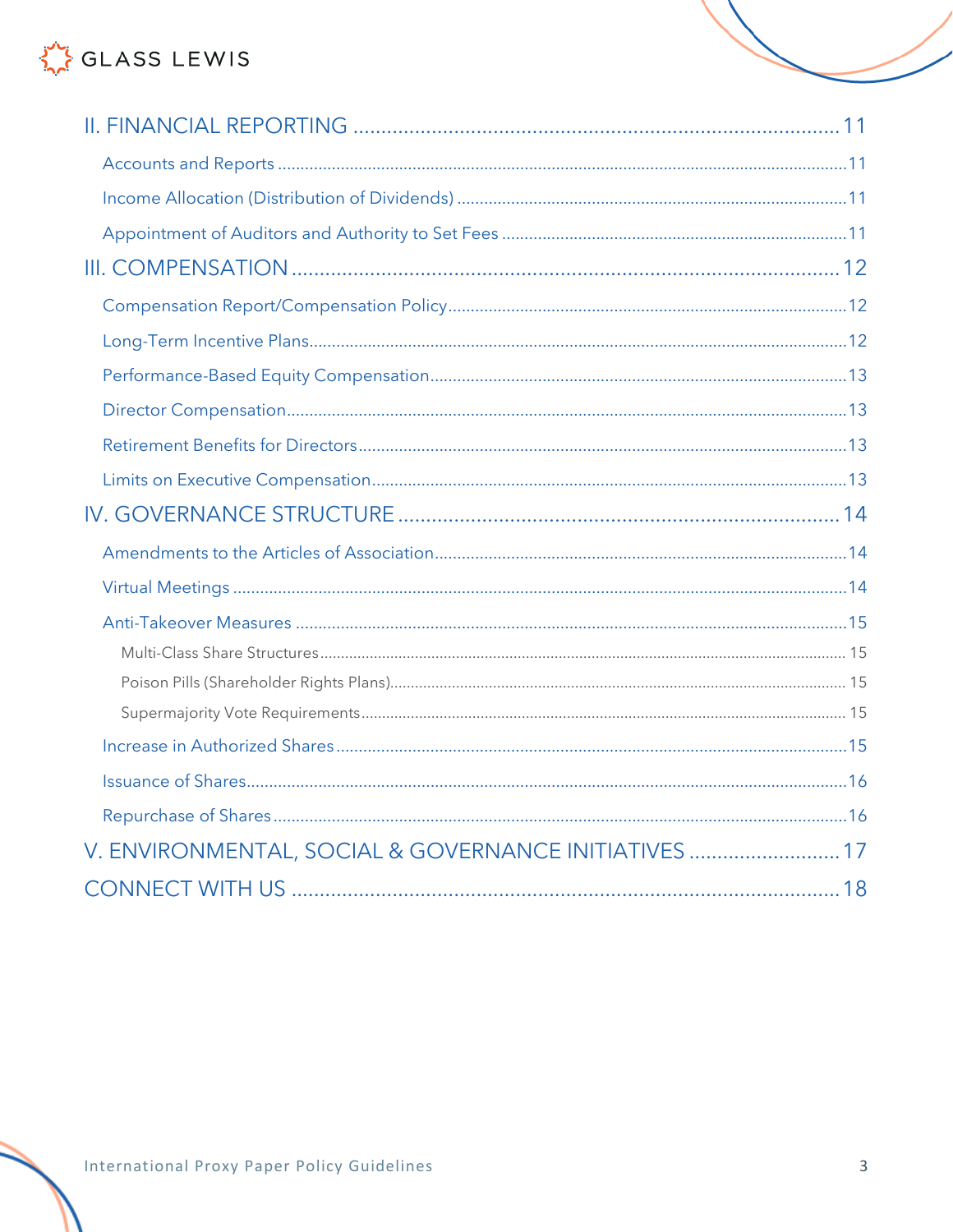

# <span id="page-3-0"></span>ABOUT GLASS LEWIS

Glass Lewis is the world's choice for governance solutions. We enable institutional investors and publicly listed companies to make sustainable decisions based in research and data. We cover 25,000+ meetings each year, across approximately 100 global markets. Our team has been providing in-depth analysis of companies since 2003, relying solely on publicly available information to inform its policies, research, and voting recommendations.

Our customers include the majority of the world's largest pension plans, mutual funds, and asset managers, collectively managing over \$40 trillion in assets. We have teams located across the United States, Europe, and Asia-Pacific giving us global reach with a local perspective on the important governance issues.

investors around the world depend on Glass Lewis' **[Viewpoint](https://www.glasslewis.com/proxy-voting-2/)** product to manage their proxy voting, policy implementation, recordkeeping, and reporting. Our industry leading **[Proxy Paper](https://www.glasslewis.com/proxy-research-3/)** product provides comprehensive environmental, social, and governance research and voting recommendations weeks ahead of voting deadlines. Public companies can also use our innovative **[Report Feedback Statement](https://www.glasslewis.com/report-feedback-statement/)** to deliver their unfiltered opinion on our proxy research directly to the voting decision makers at every investor client in time for voting decisions to be made or changed.

The research team engages extensively with issuers, investors, regulators, and other industry stakeholders to gain relevant context into the realities surrounding companies, sectors, and the market in general. This enables us to provide the most comprehensive and pragmatic insights to our customers.

## Join the Conversation

Glass Lewis is committed to ongoing engagement with all market participants.

[info@glasslewis.com](mailto:info@glasslewis.com) | [www.glasslewis.com](http://www.glasslewis.com/)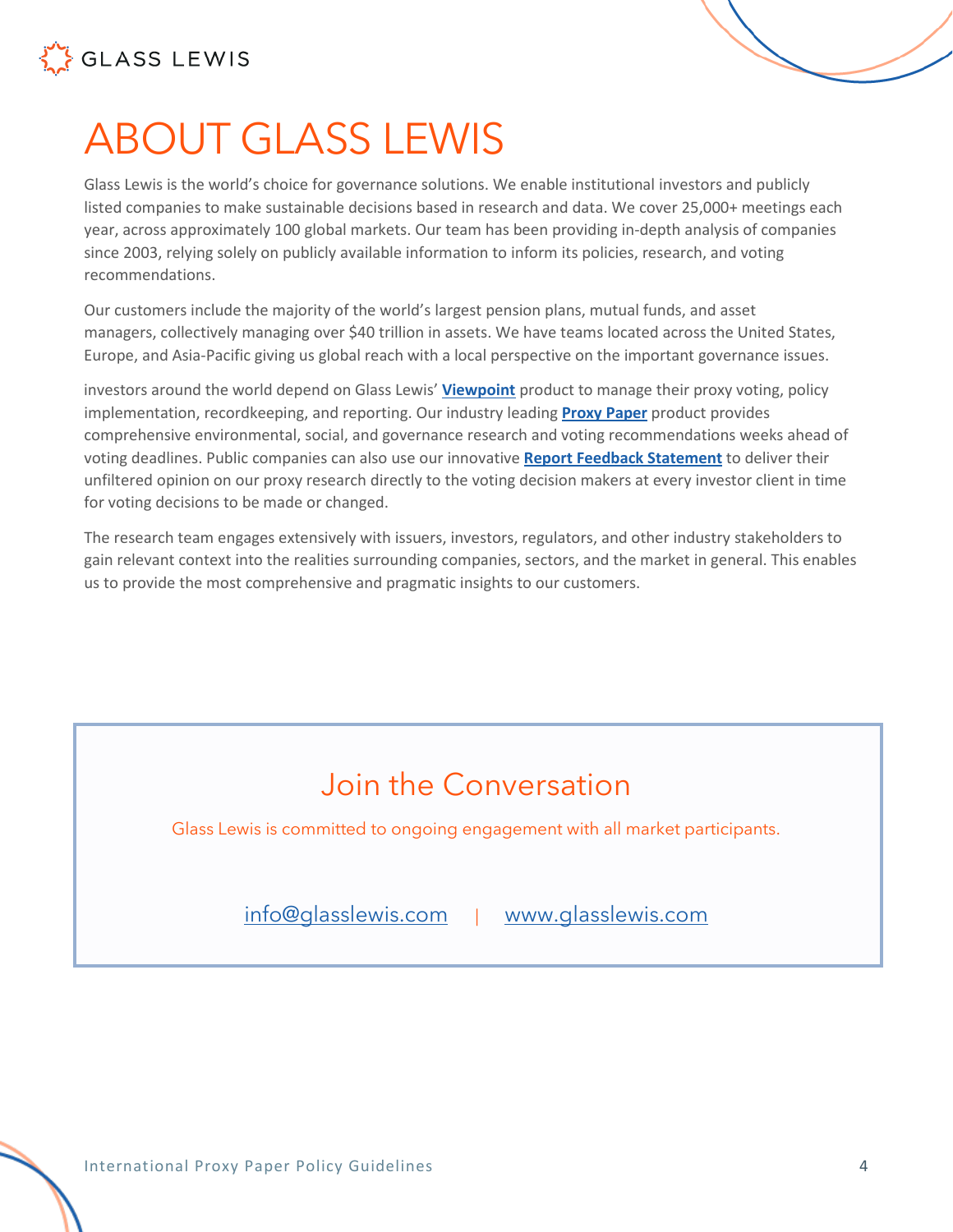

# <span id="page-4-0"></span>SUMMARY OF CHANGES

## 2021 International Proxy Paper Guidelines

Following is a summary of the significant changes to the 2021 International Proxy Paper Policy Guidelines:

## <span id="page-4-1"></span>Board Diversity

We have updated these guidelines to note that we expect companies listed on a blue-chip index in major global markets to have at least one woman on the board, and that we apply a higher standard where applicable.

## <span id="page-4-2"></span>Virtual Meetings

We have updated these guidelines to account for the growth of virtual shareholder meetings across the globe. Glass Lewis supports the facilitation of virtual attendance by shareholders at the general meeting. However, we may recommend against members of the governance committee (or other appropriate directors or proposals) in egregious cases where a company holds a virtual-**only** shareholder meeting and provides inadequate disclosure on if, how and when shareholders can participate or ask questions.

## <span id="page-4-3"></span>Environmental, Social & Risk Oversight

We have updated these guidelines to clarify that Glass Lewis will note a concern when a company listed on a blue-chip index in major global markets fails to clearly identify a mechanism for board-level oversight of environmental and social issues. In 2022, we will generally recommend voting against the governance chair of a board who fails to provide explicit disclosure concerning the board's role in overseeing these issues.

## <span id="page-4-4"></span>Board Refreshment

We have updated these guidelines to specify that where a board applies age or term limits, we generally expect these to be applied to all members equally. Where a board waives the limit for an individual without a compelling rationale, we will consider recommending against the chair of the nominating committee.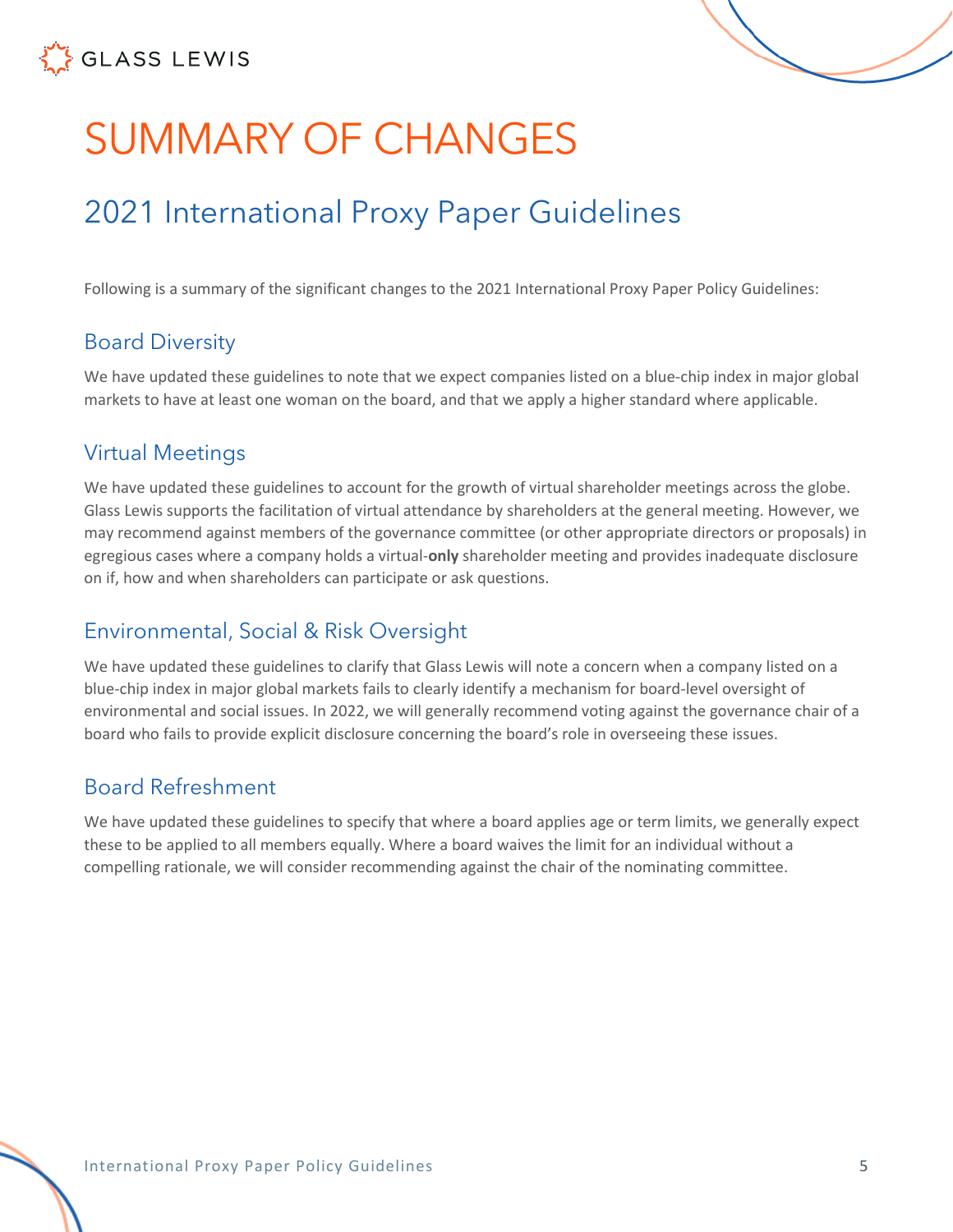



## <span id="page-5-0"></span>INTRODUCTION

These guidelines provide a general overview of the Glass Lewis approach to proxy advice globally. Glass Lewis publishes separate, detailed policy guidelines for all major global markets, which are publicly available on the Glass Lewis website. Glass Lewis policies are largely based on the regulations, listing rules, codes of best practice and other relevant standards set in each country. While these guidelines provide a high-level overview of our general policy approach, implementation varies in accordance with relevant requirements or best practices in each market. For detailed information on the implementation of the policy approach described below, refer to the Glass Lewis policy guidelines for the relevant country.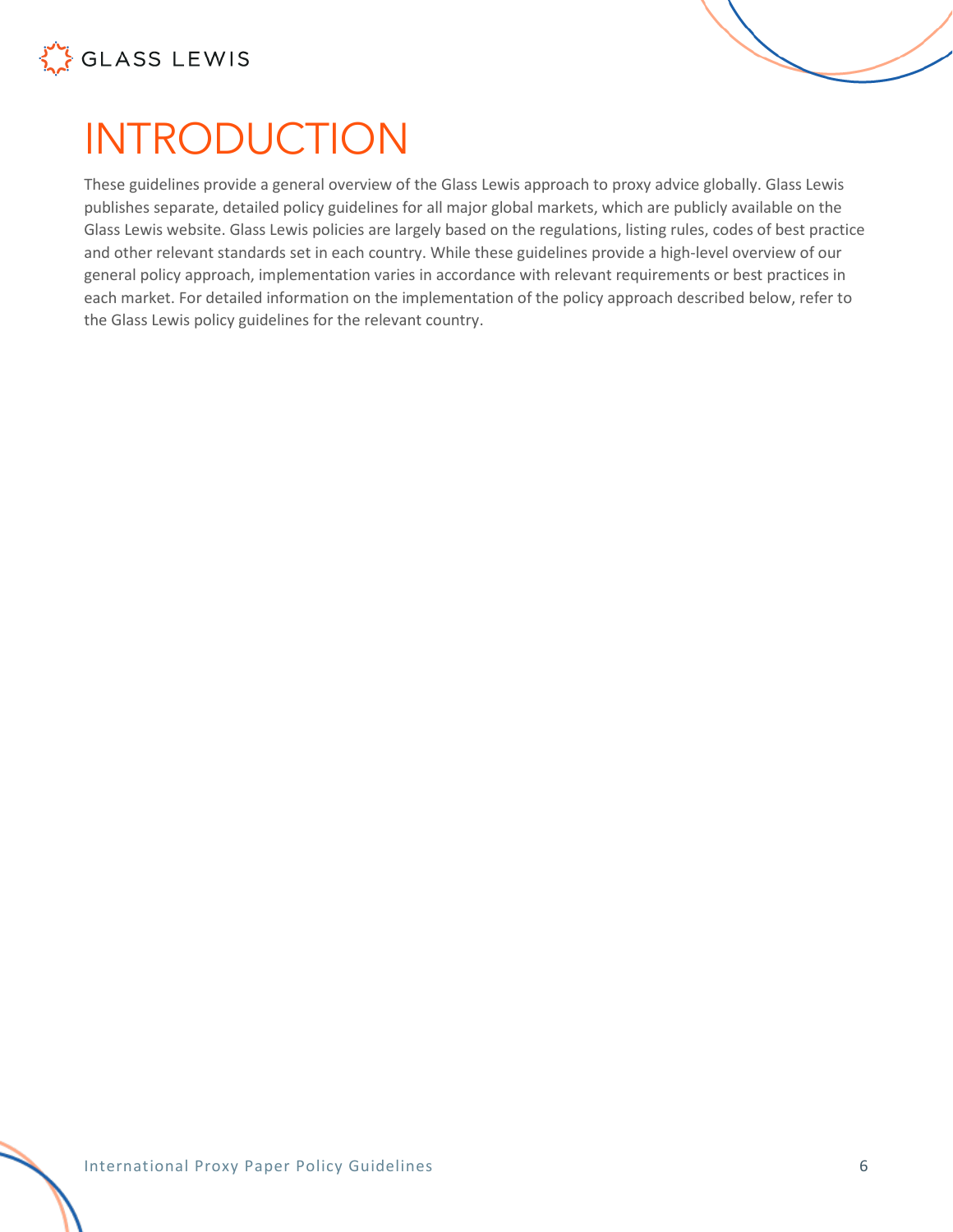

# <span id="page-6-0"></span>I. ELECTION OF DIRECTORS

## <span id="page-6-1"></span>Board of Directors

Boards are put in place to represent shareholders and protect their interests. Glass Lewis seeks boards with a proven record of protecting shareholders and delivering value over the medium- and long-term. In our view, boards working to protect and enhance the best interests of shareholders typically include some independent directors (the percentage will vary by local market practice and regulations), boast a record of positive performance, have directors with diverse backgrounds, and appoint directors with a breadth and depth of experience.

#### <span id="page-6-2"></span>Board Composition

We look at each individual on the board and examine his or her relationships with the company, the company's executives and with other board members. The purpose of this inquiry is to determine whether pre-existing personal, familial or financial relationships are likely to impact the decisions of that board member.

Where the company does not disclose the names or backgrounds of director nominees with sufficient time in advance of the shareholder meeting to evaluate their independence, performance or skills we will consider recommending voting against or abstaining from voting on the directors' election.

We recommend voting in favor of governance structures that will drive positive performance and enhance shareholder value. The most crucial test of a board's commitment to the company and to its shareholders is the performance of the board and its members. The performance of directors in their capacity as board members and as executives of the company, when applicable, and in their roles at other companies where they serve is critical to this evaluation.

We believe a director is independent if he or she has no material financial, familial or other current relationships with the company, its executives or other board members except for service on the board and standard fees paid for that service. Relationships that have existed within the three-five years prior to the inquiry are usually considered to be "current" for purposes of this test.

In our view, a director is affiliated if he or she has a material financial, familial or other relationship with the company or its executives, but is not an employee of the company. This includes directors whose employers have a material financial relationship with the Company. This also includes a director who owns or controls, directly or indirectly, 10% or more of the company's voting stock (except where local regulations or best practice set a different threshold).

We define an inside director as one who simultaneously serves as a director and as an employee of the company. This category may include a chairman of the board who acts as an employee of the company or is paid as an employee of the company.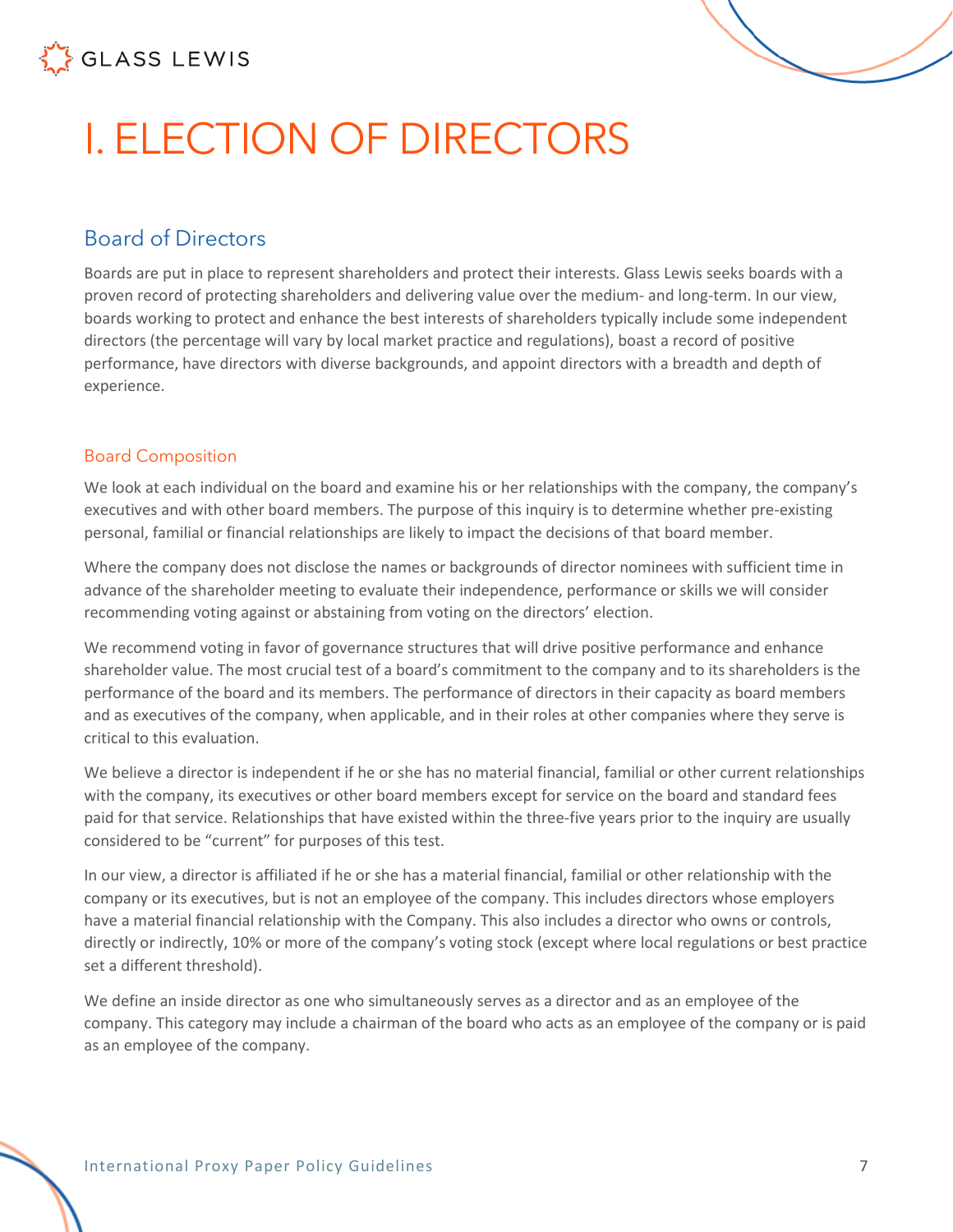

Although we typically vote for the election of independent directors, we will recommend voting against directors for the following reasons:

- A director who attends less than 75% of the board and applicable committee meetings.
- A director who is also the CEO of a company where a serious restatement has occurred after the CEO certified the pre-restatement financial statements.
- An affiliated director where the board is not sufficiently independent in accordance with market best practice standards.

We also feel that the following conflicts of interest may hinder a director's performance and will therefore recommend voting against a:

- Director who presently sits on an excessive number of boards.
- Director, or a director whose immediate family member, provides material professional services to the company at any time during the past five years.
- Director, or a director whose immediate family member, engages in airplane, real estate or other similar deals, including perquisite type grants from the company.
- Director with an interlocking directorship.

#### <span id="page-7-0"></span>Slate Elections

In some countries, companies elect their board members as a slate, whereby shareholders are unable to vote on the election of each individual director, but rather are limited to voting for or against the board as a whole. If we have concerns about the independence of the board or any of its key committees, significant concerns regarding the background or experience of one or more of the nominees, or any other board-related concerns in markets where directors are generally elected individually, we will recommend voting against the entire slate of directors.

#### <span id="page-7-1"></span>Board Committee Composition

We believe that independent directors should serve on a company's audit, compensation, nominating and governance committees. We will support boards with such a structure and encourage change where this is not the case.

#### <span id="page-7-2"></span>Review of Risk Management Controls

We believe companies, particularly financial firms, should have a dedicated risk committee, or a committee of the board charged with risk oversight, as well as a chief risk officer who reports directly to that committee, not to the CEO or another executive. In cases where a company has disclosed a sizable loss or writedown, and where a reasonable analysis indicates that the company's board-level risk committee should be held accountable for poor oversight, we would recommend that shareholders vote against such committee members on that basis. In addition, in cases where a company maintains a significant level of financial risk exposure but fails to disclose any explicit form of board-level risk oversight (committee or otherwise), we will consider recommending to vote against the chairman of the board on that basis.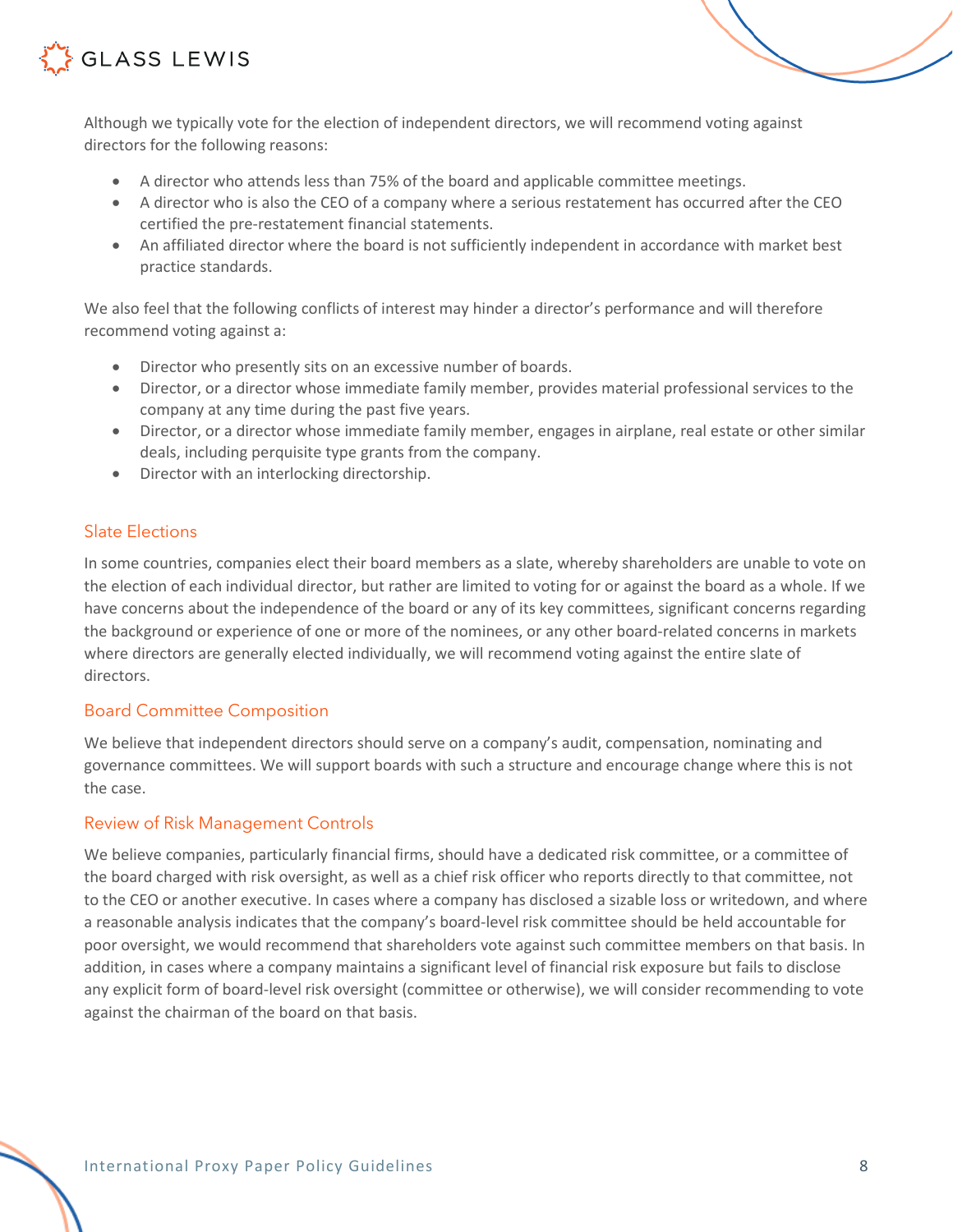

#### <span id="page-8-0"></span>Classified Boards

Glass Lewis favors the repeal of staggered boards in favor of the annual election of directors. We believe that staggered boards are less accountable to shareholders than annually elected boards. Furthermore, we feel that the annual election of directors encourages board members to focus on protecting the interests of shareholders.

#### <span id="page-8-1"></span>Board Tenure and Refreshment

Glass Lewis strongly supports routine director evaluation, including independent external reviews, and periodic board refreshment to foster the sharing of diverse perspectives in the boardroom and the generation of new ideas and business strategies. In our view, a director's experience can be a valuable asset to shareholders because of the complex, critical issues that boards face. This said, we recognize a lack of refreshment can contribute to a lack of board responsiveness to poor company performance. We may consider recommending voting against directors with a lengthy tenure (e.g. over 12 years) when we identify significant performance or governance concerns indicating that a fresh perspective would be beneficial and we find no evidence of board refreshment.

Where a board has established an age or term limit, we believe these should generally be applied equally for all members of the board. If a board waives its age/term limits, Glass Lewis will consider recommending shareholders vote against the chair of the nominating committee or equivalent, unless compelling rationale is provided for why the board is proposing to waive this rule through an election/re-election.

#### <span id="page-8-2"></span>Board Diversity

Glass Lewis values the importance of board diversity, believing there are a number of benefits from having individuals with a variety of backgrounds serving on boards. We consider the diversity of gender, backgrounds, skills and experience of directors when evaluating board diversity. If a board has failed to address material concerns regarding the mix of skills and experience of the non-executive directors or when it fails to meet legal requirements or the best practice standard prevalent in the market for gender quotas and has not disclosed any cogent explanation or plan regarding its approach to board diversity, we will consider recommending voting against the chair of the nominating committee. We expect boards of companies listed on blue chip indices in major global markets (Australia, Canada, Europe, Japan, United Kingdom and United States), to comprise at least one female director. We apply a higher standard where best practice recommendations or listing regulations set a higher target.

#### <span id="page-8-3"></span>Environmental and Social Risk Oversight

Glass Lewis recognises the importance of ensuring the sustainability of companies' operations. We believe that insufficient oversight of material environmental and social issues can present direct legal, financial, regulatory and reputational risks that could serve to harm shareholder interests. Therefore, we believe that these issues should be carefully monitored and managed by companies, and that companies should have an appropriate oversight structure in place to ensure that they are mitigating attendant risks and capitalizing on related opportunities to the best extent possible. Beginning in 2021, Glass Lewis will note as a concern when boards of companies listed on a major blue-chip index in key global markets do not provide clear disclosure concerning the board-level oversight afforded to environmental and/or social issues. Beginning with shareholder meetings held after January 1, 2022, we will generally recommend voting against the governance chair of these boards which fail to provide explicit disclosure concerning the board's role in overseeing these issues.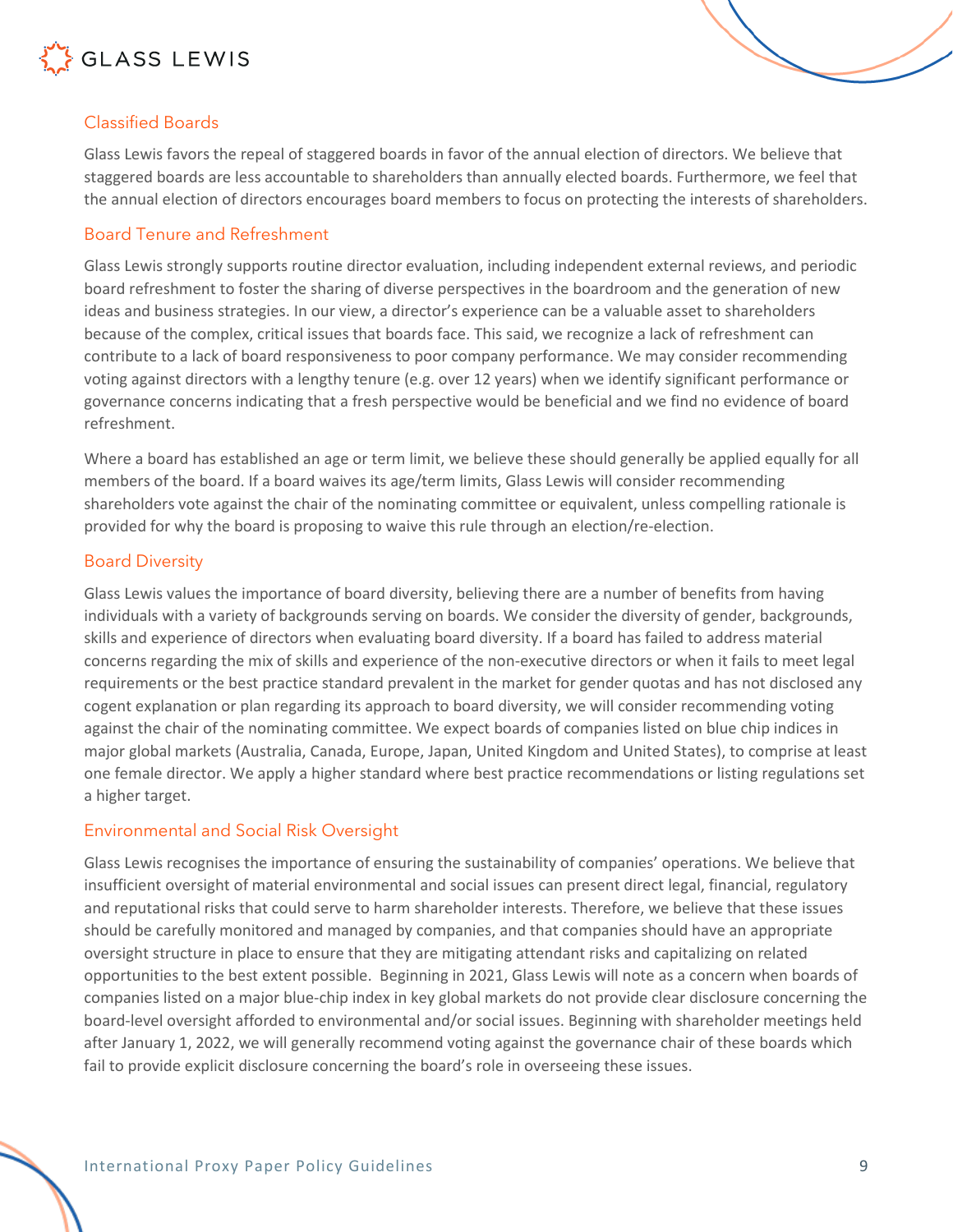

#### <span id="page-9-0"></span>Board Responsiveness

Glass Lewis believes that any time 20% or more of shareholders vote contrary to the recommendation of management, the board should, depending on the issue, demonstrate some level of responsiveness to address the concerns of shareholders, particularly in the case of a compensation or director election proposal. While the 20% threshold alone will not automatically generate a negative vote recommendation from Glass Lewis on a future proposal (e.g., to recommend against a director nominee, against a remuneration proposal, etc.), it will be a contributing factor to recommend a vote against management's recommendation in the event we determine that the board did not respond appropriately.

As a general framework, our evaluation of board responsiveness involves a review of the publicly available disclosures released following the date of the company's last annual meeting up through the publication date of our most current Proxy Paper.

#### <span id="page-9-1"></span>Separation of the Roles of Chair and CEO

Glass Lewis believes that separating the roles of corporate officers and the chair of the board is a better governance structure than a combined executive/chair position. The role of executives is to manage the business on the basis of the course charted by the board. Executives should be in the position of reporting and answering to the board for their performance in achieving the goals set out by such board. This becomes much more complicated when management actually sits on, or chairs, the board.

We view an independent chair as better able to oversee the executives of the company and set a proshareholder agenda without the management conflicts that a CEO and other executive insiders often face. This, in turn, leads to a more proactive and effective board of directors that is looking out for the interests of shareholders above all else.

In the absence of an independent chair, we support the appointment of a presiding or lead director with authority to set the agenda for the meetings and to lead sessions outside the presence of the insider chair.

We may recommend voting against the chair of the nominating committee when the chair and CEO roles are combined and the board has not appointed an independent presiding or lead director.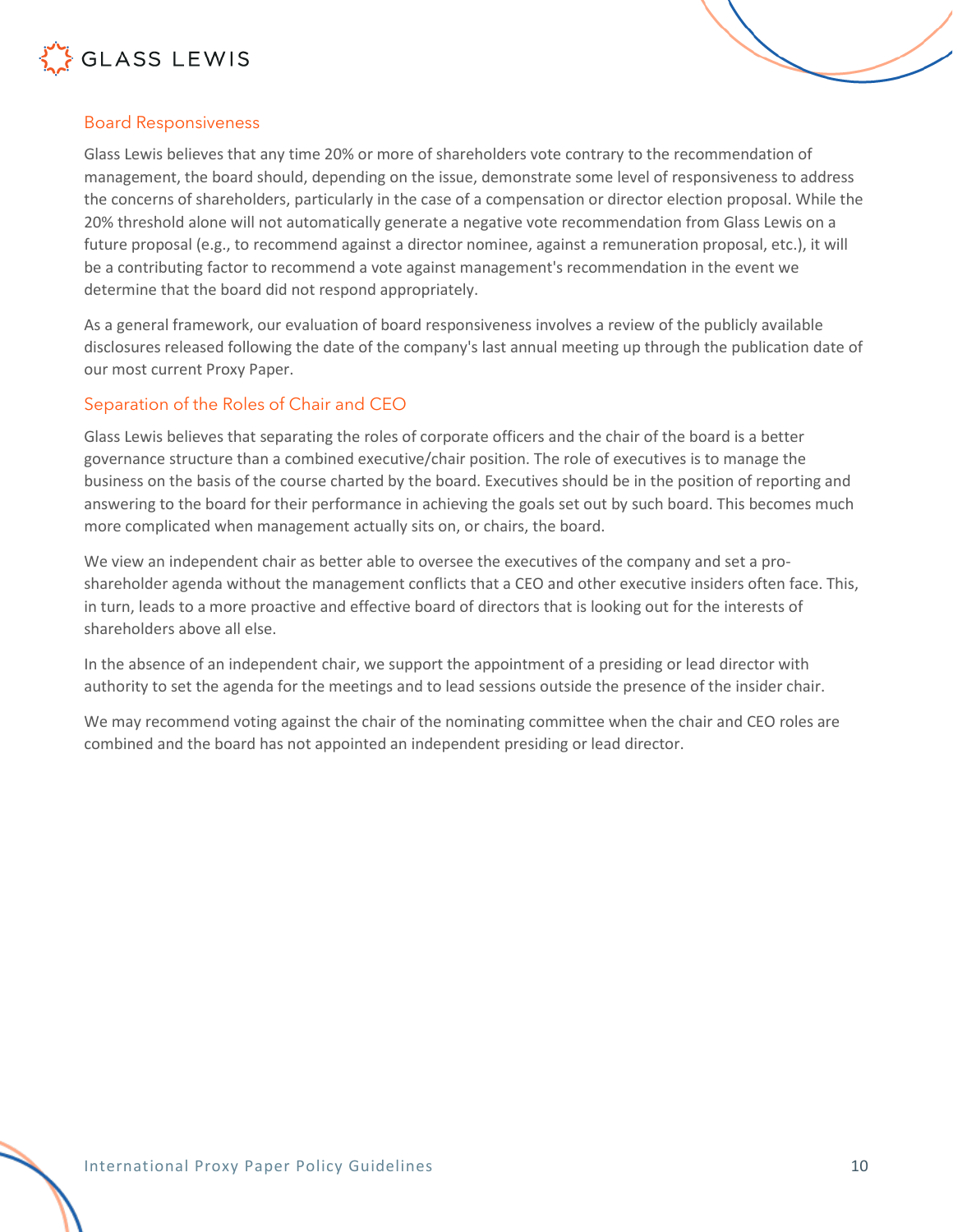

# <span id="page-10-0"></span>II. FINANCIAL REPORTING

### <span id="page-10-1"></span>Accounts and Reports

Many countries require companies to submit the annual financial statements, director reports and independent auditors' reports to shareholders at a general meeting. We will usually recommend voting in favor of these proposals except when there are concerns about the integrity of the statements/reports. However, should the audited financial statements, auditor's report and/or annual report not be published at the writing of our report, we will recommend that shareholders abstain from voting on this proposal.

## <span id="page-10-2"></span>Income Allocation (Distribution of Dividends)

In many countries, companies must submit the allocation of income for shareholder approval. We will generally recommend voting for such a proposal. However, we will give particular scrutiny to cases where the company's dividend payout ratio is exceptionally low or excessively high relative to its peers and the company has not provided a satisfactory explanation.

## <span id="page-10-3"></span>Appointment of Auditors and Authority to Set Fees

We believe that role of the auditor is crucial in protecting shareholder value. Like directors, auditors should be free from conflicts of interest and should assiduously avoid situations that require them to make choices between their own interests and the interests of the shareholders. We generally support management's recommendation regarding the selection of an auditor and support granting the board the authority to fix auditor fees except in cases where we believe the independence of an incumbent auditor or the integrity of the audit has been compromised. However, we generally recommend voting against ratification of the auditor and/or authorizing the board to set auditor fees for the following reasons:

- When audit fees added to audit-related fees total less than one-half of total fees.
- When there have been any recent restatements or late filings by the company where the auditor bears some responsibility for the restatement or late filing (e.g., a restatement due to a reporting error).
- When the company has aggressive accounting policies.
- When the company has poor disclosure or lack of transparency in financial statements.
- When there are other relationships or issues of concern with the auditor that might suggest a conflict between the interest of the auditor and the interests of shareholders.
- When the company is changing auditors as a result of a disagreement between the company and the auditor on a matter of accounting principles or practices, financial statement disclosure or auditing scope or procedures.
- Where the auditor's tenure is lengthy (e.g. over 10 years) and when we identify any ongoing litigation or significant controversies which call into question an auditor's effectiveness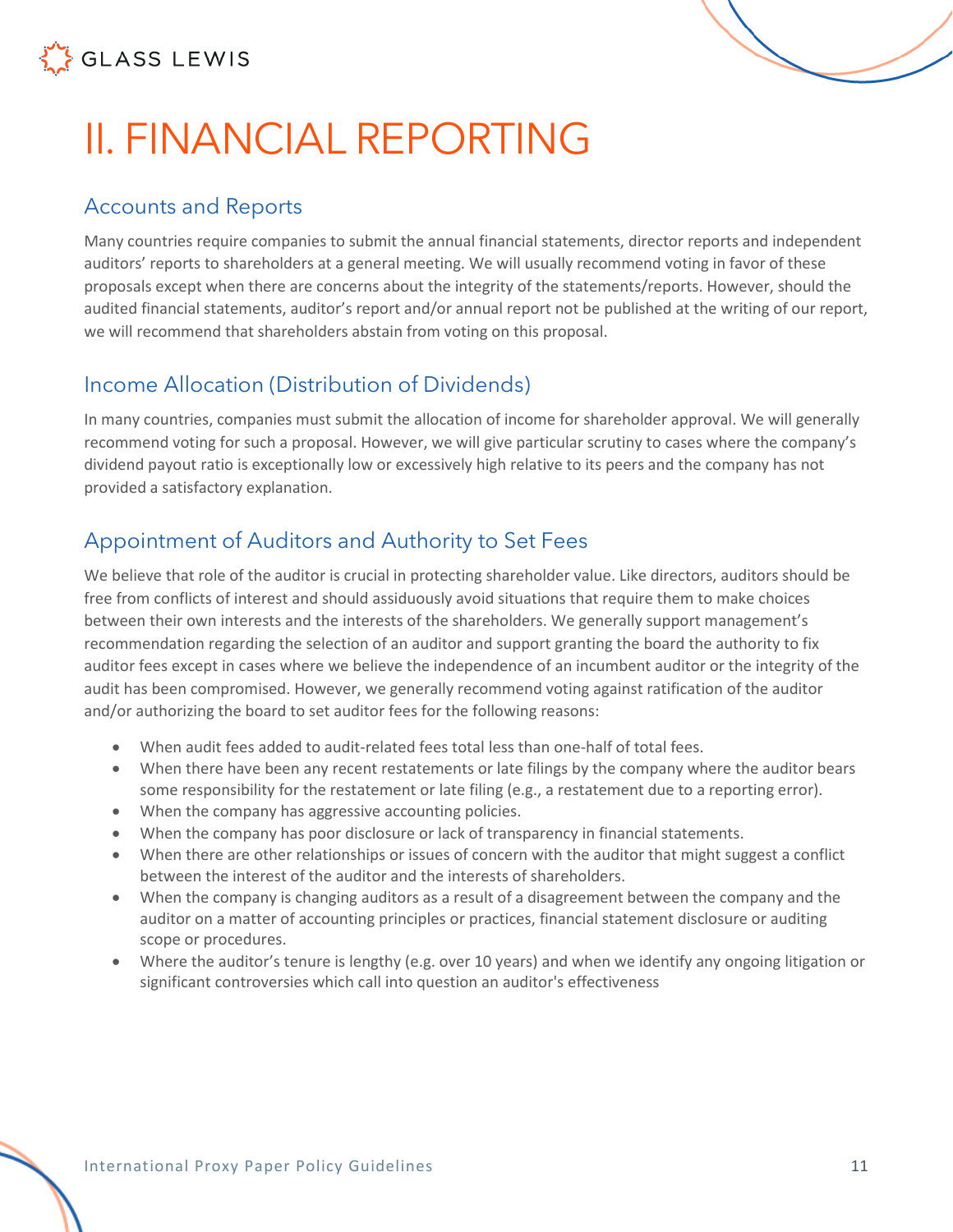

# <span id="page-11-0"></span>III. COMPENSATION

## <span id="page-11-1"></span>Compensation Report/Compensation Policy

We closely review companies' remuneration practices and disclosure as outlined in company filings to evaluate management-submitted advisory compensation report and policy vote proposals. In evaluating these proposals, which can be binding or non-binding depending on the country, we examine how well the company has disclosed information pertinent to its compensation programs, the extent to which overall compensation is tied to performance, the performance metrics selected by the company and the levels of remuneration in comparison to company performance and that of its peers.

We will usually recommend voting against approval of the compensation report or policy when the following occur:

- Gross disconnect between pay and performance;
- Performance goals and metrics are inappropriate or insufficiently challenging;
- Lack of disclosure regarding performance metrics and goals as well as the extent to which the performance metrics, targets and goals are implemented to enhance company performance and encourage prudent risk-taking;
- Excessive weighting of short-term (e.g., generally less than three year) performance measurement in incentive plans;
- Excessive discretion afforded to or exercised by management or the compensation committee to deviate from defined performance metrics and goals in making awards;
- Ex gratia or other non-contractual payments have been made and the reasons for making the payments have not been fully explained or the explanation is unconvincing;
- Guaranteed bonuses are established;
- Egregious or excessive bonuses, equity awards or severance payments;
- Excessive increases (e.g. over 10%) in fixed payments such as salary or pension entitlements that are not adequately justified

In addition, we look for the presence of other structural safeguards, such as clawback and malus policies for incentive plans. The absence of such safeguards may contribute to a negative recommendation.

## <span id="page-11-2"></span>Long-Term Incentive Plans

Glass Lewis recognizes the value of equity-based incentive programs. When used appropriately, they can provide a vehicle for linking an employee's pay to a company's performance, thereby aligning their interests with those of shareholders. Tying a portion of an employee's compensation to the performance of the Company provides an incentive to maximize share value. In addition, equity-based compensation is an effective way to attract, retain and motivate key employees. In order to allow for meaningful shareholder review, we believe that incentive programs should generally include: (i) specific and appropriate performance goals; (ii) a maximum award pool; and (iii) a maximum award amount per employee. In addition, the payments made should be reasonable relative to the performance of the business and total compensation to those covered by the plan should be in line with compensation paid by the Company's peers.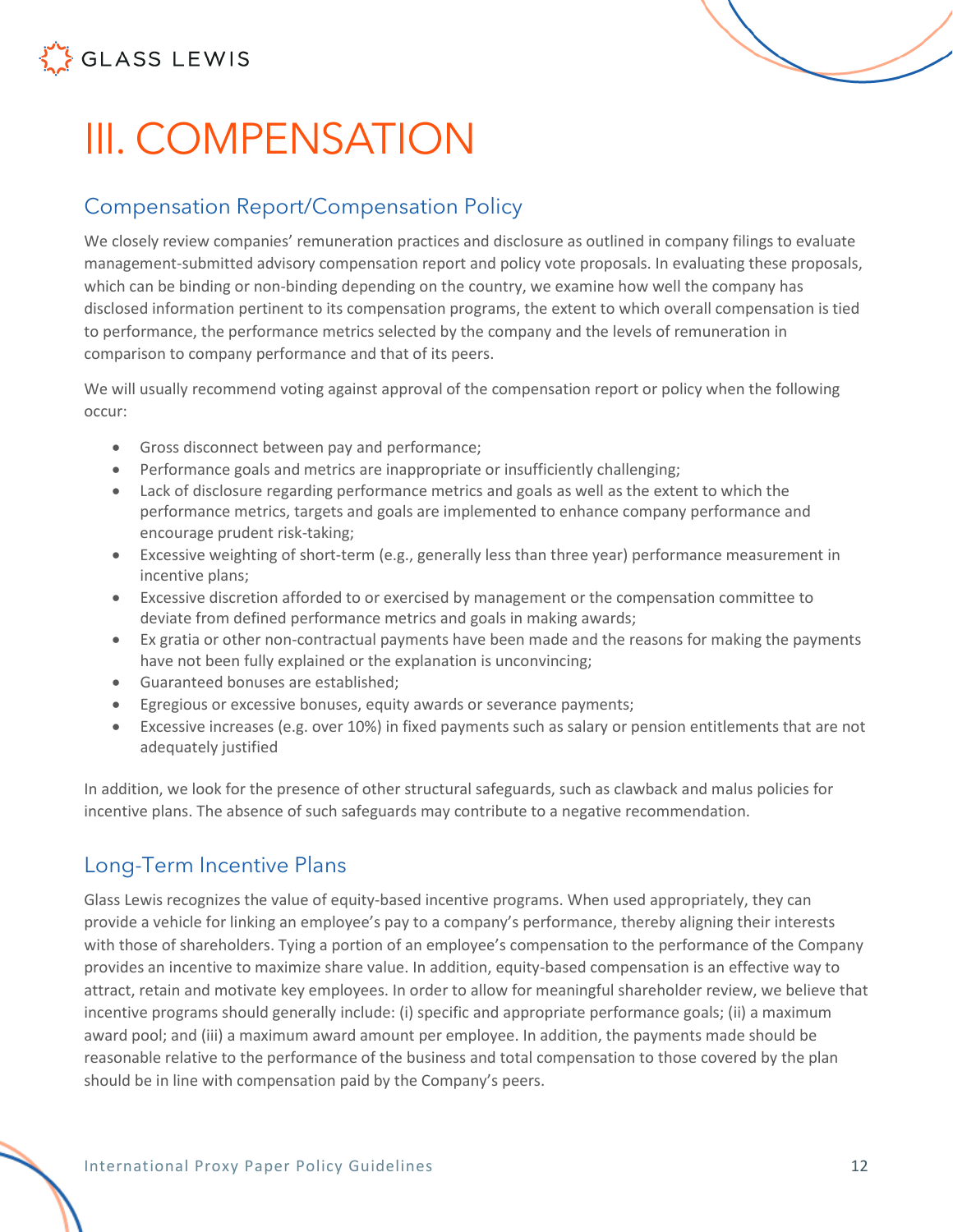

<span id="page-12-0"></span>

Glass Lewis believes in performance-based equity compensation plans for senior executives. We feel that executives should be compensated with equity when their performance and that of the company warrants such rewards. While we do not believe that equity-based compensation plans for all employees need to be based on overall company performance, we do support such limitations for grants to senior executives (although even some equity-based compensation of senior executives without performance criteria is acceptable, such as in the case of moderate incentive grants made in an initial offer of employment). Boards often argue that such a proposal would hinder them in attracting talent. We believe that boards can develop a consistent, reliable approach, as boards of many companies have, that would still attract executives who believe in their ability to guide the company to achieve its targets.

We generally recommend that shareholders vote in favor of performance-based option requirements. There should be no retesting of performance conditions for all share- and option- based incentive schemes. We will generally recommend that shareholders vote against performance-based equity compensation plans that allow for re-testing.

#### <span id="page-12-1"></span>Director Compensation

Glass Lewis believes that non-employee directors should receive appropriate types and levels of compensation for the time and effort they spend serving on the board and its committees. Director fees should be reasonable in order to retain and attract qualified individuals. We support compensation plans that include non performance-based equity awards. Glass Lewis compares the costs of these plans to the plans of peer companies with similar market capitalizations in the same country to help inform its judgment on this issue.

### <span id="page-12-2"></span>Retirement Benefits for Directors

We will typically recommend voting against proposals to grant retirement benefits to non-executive directors. Such extended payments can impair the objectivity and independence of these board members. Directors should receive adequate compensation for their board service through initial and annual fees.

### <span id="page-12-3"></span>Limits on Executive Compensation

As a general rule, Glass Lewis believes that shareholders should not seek to micromanage executive compensation programs. Such matters should be left to the board's compensation committee. We view the election of directors, and specifically those who sit on the compensation committee, as an appropriate mechanism for shareholders to express their disapproval or support of board policy on this issue. Further, we believe that companies whose pay-for-performance is in line with their peers should be granted the flexibility to compensate their executives in a manner that drives sustainable growth. However, Glass Lewis favors performance-based compensation as an effective means of motivating executives to act in the best interests of shareholders. Performance-based compensation may be limited if a chief executive's pay is capped at a low level rather than flexibly tied to the performance of the company.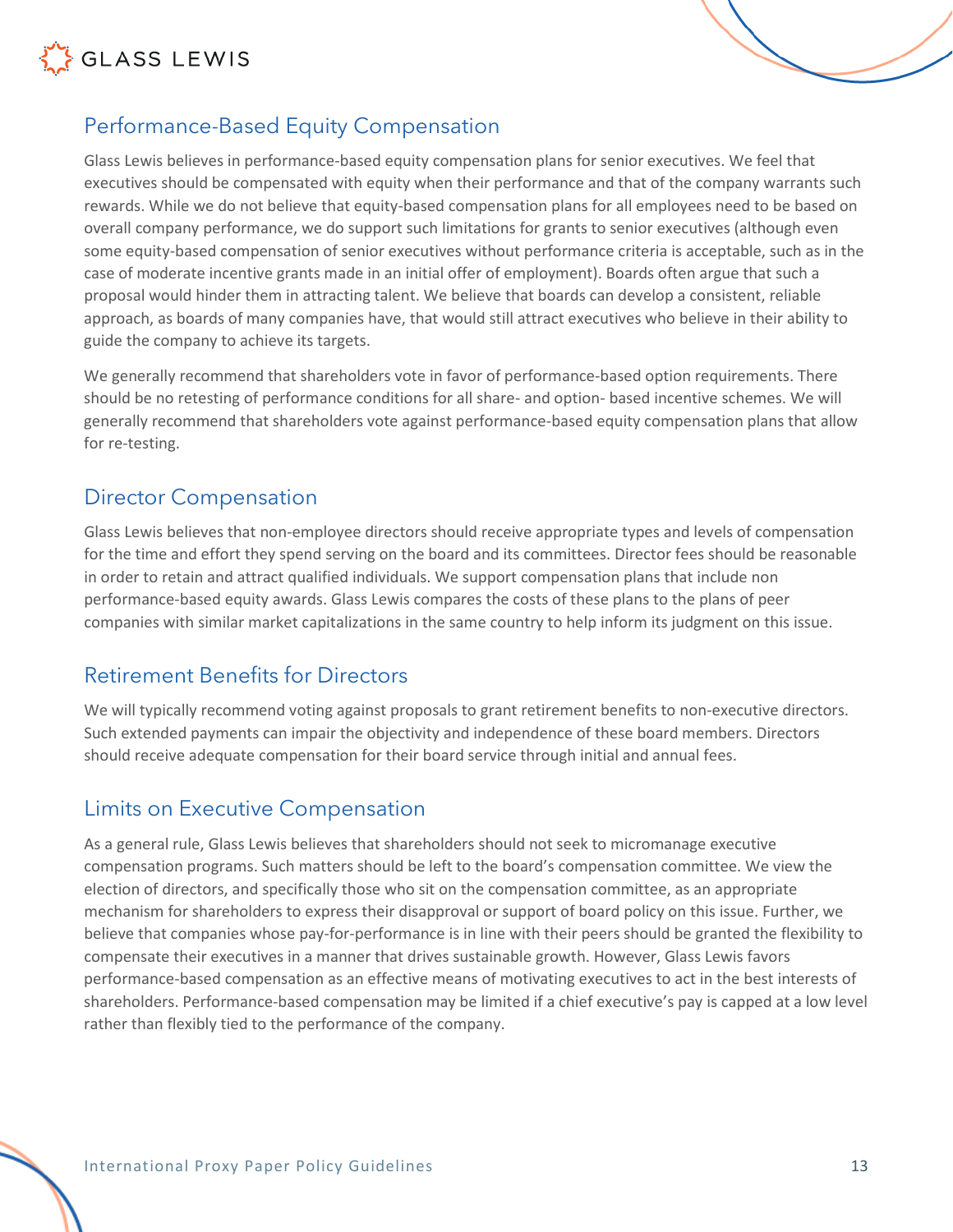

# <span id="page-13-0"></span>IV. GOVERNANCE STRUCTURE

### <span id="page-13-1"></span>Amendments to the Articles of Association

We will evaluate proposed amendments to a company's articles of association on a case-by-case basis. We are opposed to the practice of bundling several amendments under a single proposal because it prevents shareholders from evaluating each amendment on its own merits. In such cases, we will analyze each change individually and will recommend voting for the proposal only when we believe that the amendments on balance are in the best interests of shareholders.

### <span id="page-13-2"></span>Virtual Meetings

Glass Lewis unequivocally supports companies facilitating the virtual participation of shareholders in general meetings. We believe that virtual meeting technology can be a useful complement to a traditional, in-person shareholder meeting by expanding participation of shareholders who are unable to attend a shareholder meeting in person (i.e. a "hybrid meeting"). However, we also believe that virtual-**only** shareholder meetings can curb the ability of a company's shareholders to participate in the meeting and meaningfully communicate with company management and directors.

Where companies are convening a meeting at which in-person attendance of shareholders is limited, we expect companies to set and disclose clear procedures at the time of convocation regarding:

- i) When, where, and how shareholders will have an opportunity to ask questions related to the subjects normally discussed at the annual meeting, including a timeline for submitting questions, types of appropriate questions, and rules for how questions and comments will be recognized and disclosed to shareholders;
- ii) In particular where there are restrictions on the ability of shareholders to question the board during the meeting - the manner in which appropriate questions received during the meeting will be addressed by the board; this should include a commitment that questions which meet the board's guidelines are answered in a format that is accessible by all shareholders, such as on the company's AGM or investor relations website;
- iii) The procedure and requirements to participate in the meeting and access the meeting platform; and
- iv) iv) Technical support that is available to shareholders prior to and during the meeting. In egregious cases where inadequate disclosure of the aforementioned has been provided to shareholders at the time of convocation, we will generally recommend that shareholders hold the board or relevant directors accountable.

Depending on a company's governance structure, country of incorporation, and the agenda of the meeting, this may lead to recommendations that shareholders vote against members of the governance committee (or equivalent; if up for re-election); the chair of the board (if up for re-election); and/or other agenda items concerning board composition and performance as applicable (e.g. ratification of board acts). We will always take into account emerging local laws, best practices, and disclosure standards when assessing a company's performance on this issue.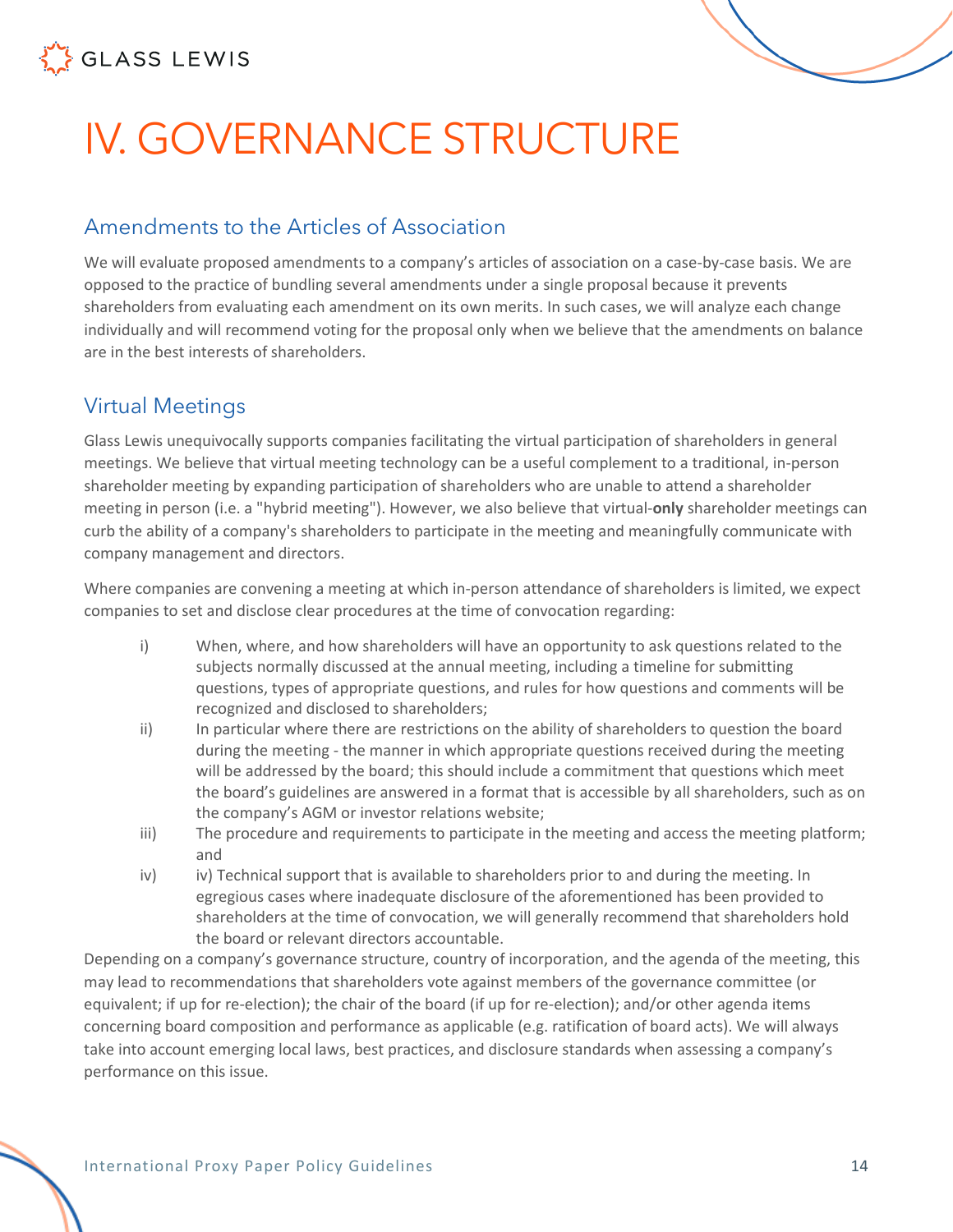## <span id="page-14-0"></span>Anti-Takeover Measures

#### <span id="page-14-1"></span>Multi-Class Share Structures

Glass Lewis believes multi-class voting structures are typically not in the best interests of common shareholders. We believe the economic stake of each shareholder should match their voting power and that no small group of shareholders, family or otherwise, should have voting rights different from those of other shareholders.

We generally consider a multi-class share structure to reflect negatively on a company's overall corporate governance. Because we believe that allowing one vote per share best protects the interests of shareholders, we typically recommend that shareholders vote in favor of recapitalization proposals to eliminate multi-class share structures. Similarly, we will generally recommend voting against proposals to adopt a new class of common stock.

#### <span id="page-14-2"></span>Poison Pills (Shareholder Rights Plans)

Glass Lewis believes that poison pill plans generally are not in the best interests of shareholders. Specifically, they can reduce management accountability by substantially limiting opportunities for corporate takeovers. Rights plans can thus prevent shareholders from receiving a buy-out premium for their stock. We believe that boards should be given wide latitude in directing the activities of the company and charting the company's course. However, on an issue such as this where the link between the financial interests of shareholders and their right to consider and accept buyout offers is so substantial, we believe that shareholders should be allowed to vote on whether or not they support such a plan's implementation. In certain limited circumstances, we will support a limited poison pill to accomplish a particular objective, such as the closing of an important merger, or a pill that contains what we believe to be a reasonable 'qualifying offer' clause.

#### <span id="page-14-3"></span>Supermajority Vote Requirements

Glass Lewis favors a simple majority voting structure except where a supermajority voting requirement is explicitly intended to protect the rights of minority shareholders in a controlled company. In the case of noncontrolled companies, supermajority vote requirements act as impediments to shareholder action on ballot items that are critical to their interests. One key example is in the takeover context where supermajority vote requirements can strongly limit shareholders' input in making decisions on such crucial matters as selling the business.

### <span id="page-14-4"></span>Increase in Authorized Shares

Glass Lewis believes that having adequate capital stock available for issuance is important to the operation of a company. We will generally support proposals when a company could reasonably use the requested shares for financing, stock splits and stock dividends. While we believe that having adequate shares to allow management to make quick decisions and effectively operate the business is critical, we prefer that, for significant transactions, management come to shareholders to justify their use of additional shares rather than providing a blank check in the form of large pools of unallocated shares available for any purpose.

In general, we will support proposals to increase authorized shares up to 100% of the number of shares currently authorized unless, after the increase the company would be left with less than 30% of its authorized shares outstanding. In markets where such authorities typically also authorize the board to issue new shares without separate shareholder approval, we apply the policy described below on the issuance of shares.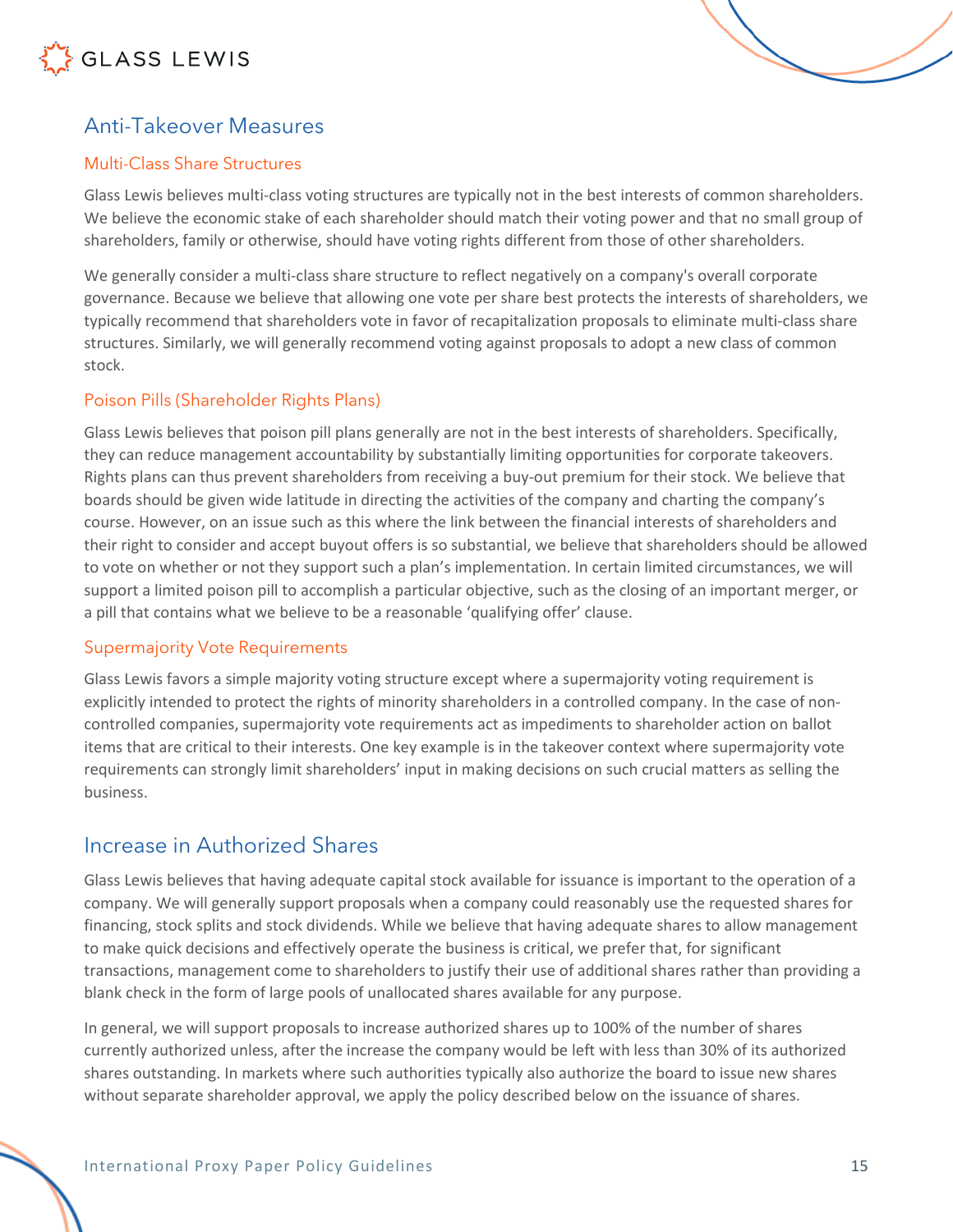

## <span id="page-15-0"></span>Issuance of Shares

Issuing additional shares can dilute existing holders in some circumstances. Further, the availability of additional shares, where the board has discretion to implement a poison pill, can often serve as a deterrent to interested suitors. Accordingly, where we find that the company has not disclosed a detailed plan for use of the proposed shares, or where the number of shares requested are excessive, we typically recommend against the issuance. In the case of a private placement, we will also consider whether the company is offering a discount to its share price.

In general, we will support proposals to authorize the board to issue shares (with pre-emption rights) when the requested increase is equal to or less than the current issued share capital. This authority should generally not exceed five years. In accordance with differing market best practice, in some countries, if a proposal seeks to issue shares exceeding 33% of issued share capital, the company should explain the specific rationale, which we analyze on a case-by-case basis.

We will also generally support proposals to suspend pre-emption rights for a maximum of 5-20% of the issued ordinary share capital of the company, depending on best practice in the country in which the company is located. This authority should not exceed five years, or less for some countries.

### <span id="page-15-1"></span>Repurchase of Shares

We will recommend voting in favor of a proposal to repurchase shares when the plan includes the following provisions: (i) a maximum number of shares which may be purchased (typically not more than 10-15% of the issued share capital); and (ii) a maximum price which may be paid for each share (as a percentage of the market price).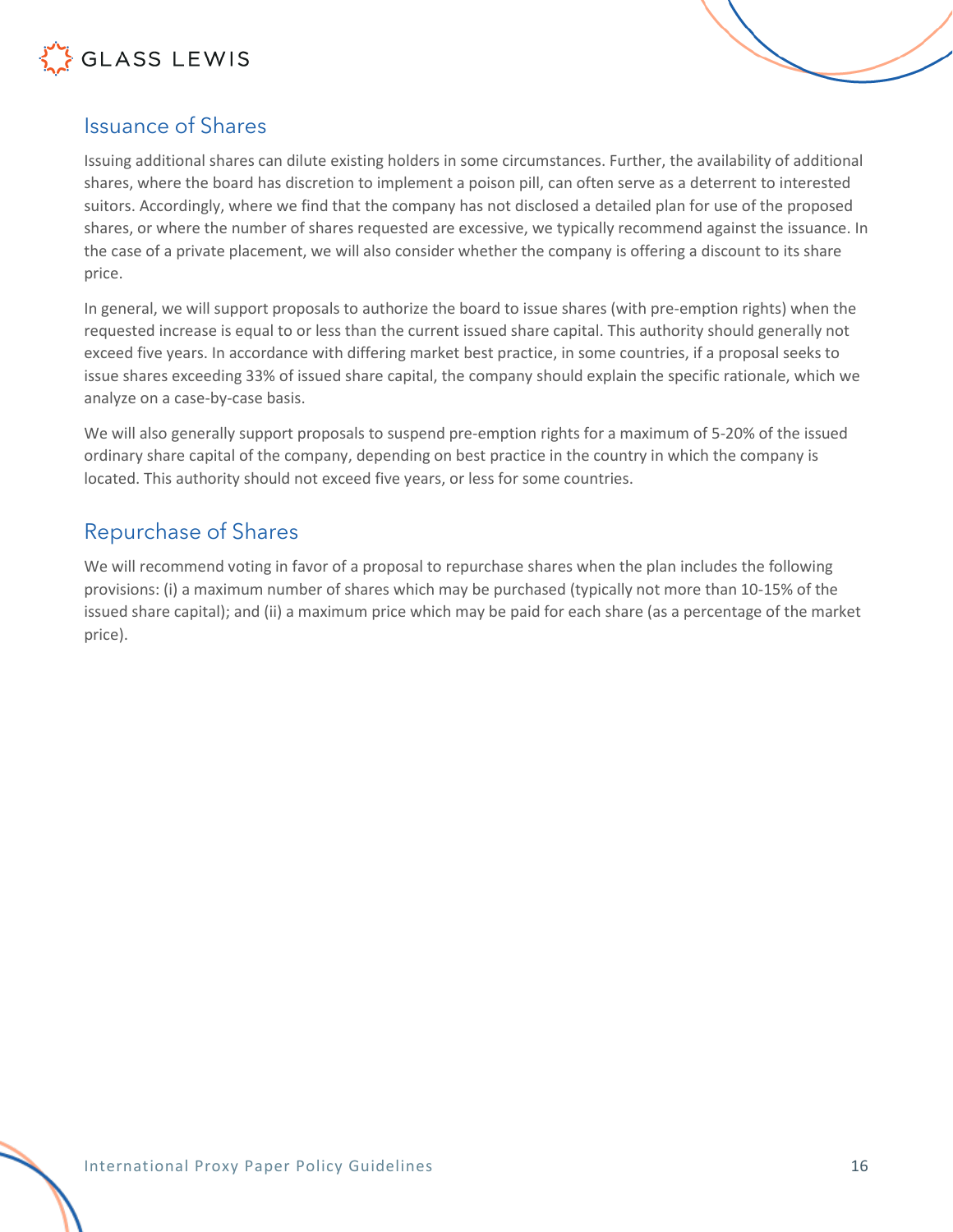# <span id="page-16-0"></span>V. ENVIRONMENTAL, SOCIAL & GOVERNANCE INITIATIVES

Glass Lewis believes it is important for companies to effectively oversee and manage material environmental, social and governance ("ESG") issues. We believe shareholders should seek to promote governance structures that protect shareholders, support effective ESG oversight and reporting, and encourage director accountability. It is our belief that companies' management of governance and shareholder rights-related issues are often indicative of their management of other issues, including those that are environmental and social in nature. Accordingly, Glass Lewis places a significant emphasis on promoting transparency, robust governance structures and companies' responsiveness to and engagement with shareholders.

We believe that part of the board's role is to ensure that management conducts a complete risk analysis of company operations, including those that have environmental and social implications. We believe that directors should monitor management's performance in mitigating environmental and social risks in order to eliminate or minimize the risks to a company and its shareholders. Companies face significant financial, legal and reputational risks resulting from poor ESG-related practices, or negligent oversight thereof. Therefore, in cases where the board or management has neglected to take action on pressing issues that could negatively impact shareholder value, we believe shareholders should take necessary action in order to effect changes that will safeguard their financial interests.

To that end, Glass Lewis generally supports shareholder resolutions that seek to enhance companies' governance structures, as we believe that, in most cases, this enhancement benefits shareholders. With respect to shareholder resolutions related to environmental and social issues, we evaluate each on a case-by-case basis and in the context of financial materiality. We believe that all companies face risks associated with ESG issues. However, we recognize that these risks manifest themselves differently at each company as a result of its unique operations, workforce, structure, and geography, among other factors. With a view to these risks, Glass Lewis will generally recommend in favor of resolutions that we believe will promote more and better disclosure of relevant risk factors where such disclosure is lacking or inadequate or that will otherwise serve the best longterm interests of shareholders. Further, when we believe that a company has not adequately managed environmental or social issues, to the detriment of shareholders, Glass Lewis will note our concerns and may recommend that shareholders vote to signal these concerns on any applicable management or shareholder proposal. This could include a vote against the ratification of board or management acts in the prior year, where applicable, or the re-election of directors.

For a detailed review of our policies concerning remuneration, environmental, social and governance shareholder initiatives, please refer to our comprehensive Proxy Paper Guidelines for Environmental, Social & Governance Initiatives, available at www.glasslewis.com.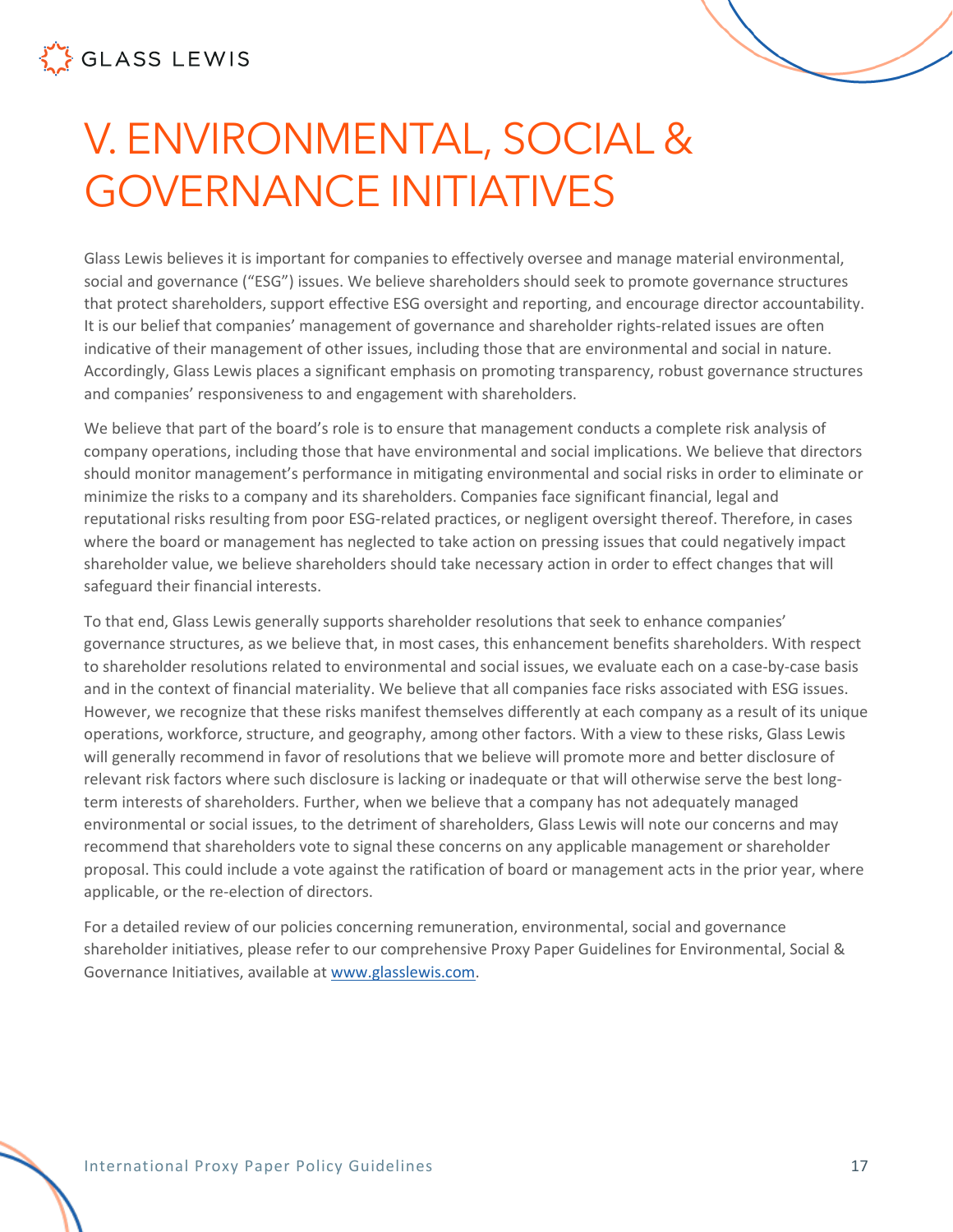

# <span id="page-17-0"></span>CONNECT WITH US

Corporate Website | [www.glasslewis.com](http://www.glasslewis.com/)

Email | [info@glasslewis.com](mailto:%20info@glasslewis.com)

Social  $\bigcup_{i=1}^{\infty} Q_{\text{Q}}$  asslewis.com  $\bigcup_{i=1}^{\infty} G$  [Glass, Lewis & Co.](https://www.linkedin.com/company/glass-lewis-&-co-)

## Global Locations

**North America**

#### **United States**

*Headquarters* 255 California Street Suite 1100 San Francisco, CA 94111 +1 415 678 4110 +1 888 800 7001

44 Wall Street Suite 503 New York, NY 10005 +1 646 606 2345

2323 Grand Boulevard Suite 1125 Kansas City, MO 64108 +1 816 945 4525

#### **Europe Ireland**

15 Henry Street Limerick V94 V9T4 +353 61 292 800

#### **United Kingdom**

80 Coleman Street Suite 4.02 London EC2R 5BJ +44 20 7653 8800

#### **Germany**

*IVOX Glass Lewis* Kaiserallee 23a 76133 Karlsruhe +49 721 35 49 622

#### **Asia Pacific**

#### **Australia**

*CGI Glass Lewis* Suite 5.03, Level 5 255 George Street Sydney NSW 2000 +61 2 9299 9266

#### **Japan**

Shinjuku Mitsui Building 11th floor 2-1-1, Nishi-Shinjuku, Shinjuku-ku, Tokyo 163-0411, Japan